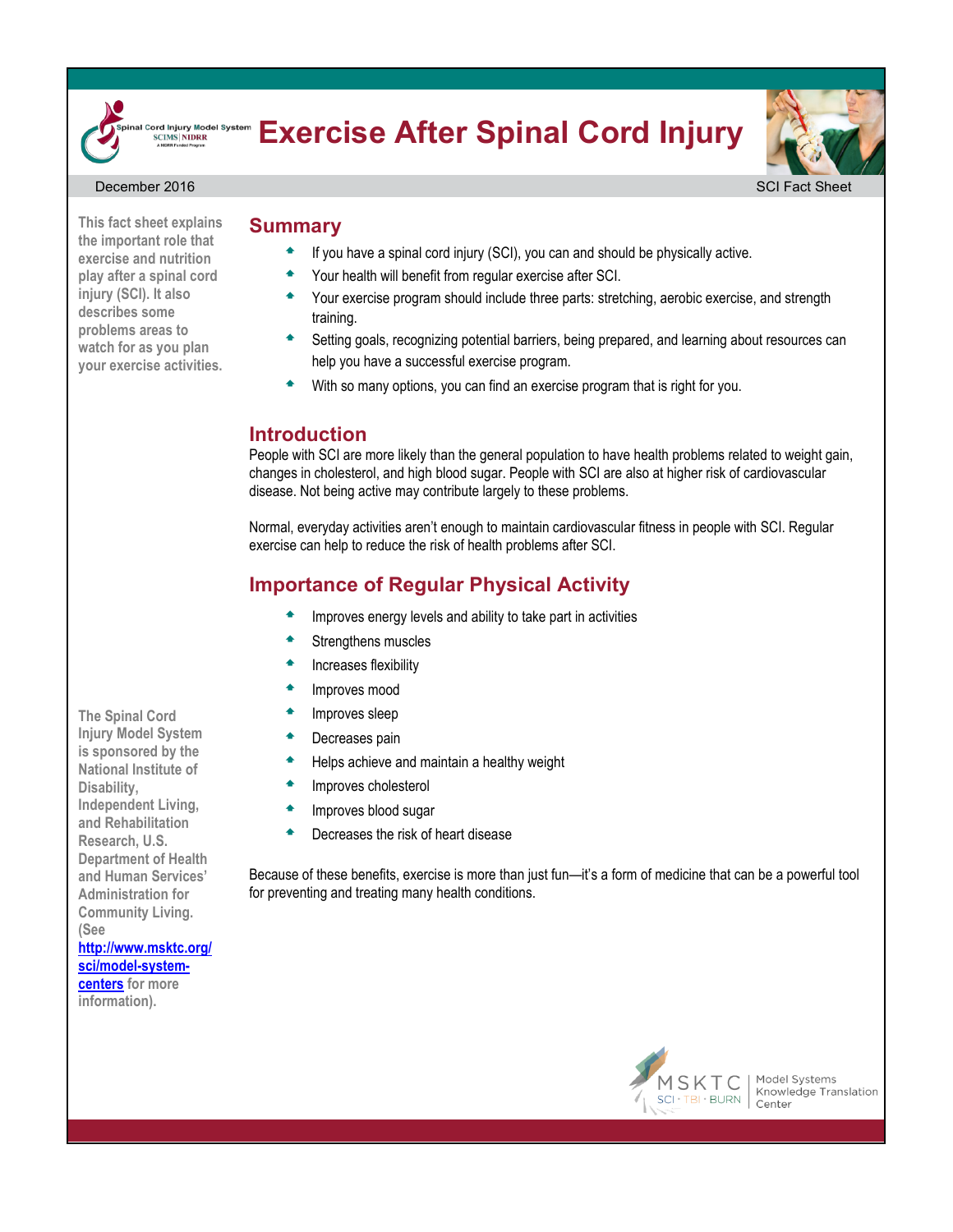## **Exercise Guidelines**

Exercise should include stretching, aerobic exercise, and strength training. The Centers for Disease Control and Prevention (CDC) recommends three exercise options for adults:

 150 minutes of moderate-intensity aerobic exercise every week and strength training 2 or more days per week. Strength training should focus on all possible major muscle groups.

OR

 75 minutes of vigorous-intensity aerobic exercise every week and strength training 2 or more days per week, to work all possible major muscle groups.

OR

 An equal mix of moderate- and vigorous-intensity aerobic exercise and strength training 2 or more days per week, to work all possible major muscle groups.

If you can't meet these guidelines, then exercise regularly based on your abilities. Avoiding inactivity is very important. Any amount of exercise is better than no exercise. Talk to a trainer, physical therapist, clinical exercise physiologist, or your doctor for more guidance. For more information, consult CDC's [Physical Activity Guidelines](http://www.cdc.gov/physicalactivity/everyone/guidelines/) (http://www.cdc.gov/physicalactivity/everyone/guidelines/).

### **Stretching**

People with SCI should stretch regularly to prevent and treat stiff muscles and joints. A good flexibility program should stretch all major muscle groups. You should focus on your shoulders, hips, knees, and ankles, because these are common areas of tightness after SCI. Stretching can be done by yourself or with help from a trainer, therapist, aide, family member, or friend. You should stretch most days of the week. Some people with SCI even find it helpful to stretch many times per day. Start out by gently stretching each muscle group for at least 30 seconds. Repeat the stretch a second time, trying to go a little bit further. Also consider stretching before and after aerobic exercise and strength



*Using an arm crank machine (ergometer) is one option for aerobic exercise that may be available at your local gym.*

training.

### **Aerobic Exercise**

Aerobic exercise is particularly good for cardiovascular health. You can use the "talk test" to help gauge the intensity of your workout. The test is quite easy. If you are doing moderate-intensity exercise, you should be able to talk but not sing. If you are doing vigorous-intensity exercise, you shouldn't be able to say more than a few words without pausing to take a breath. Aerobic exercise should include three phases:

- Warm up by stretching and doing a light intensity activity. These slowly increase your heart rate and warm up your muscles.
- Exercise at a moderate or vigorous intensity (based on the talk test).
- Cool down by doing a light intensity activity. This slowly decreases your heart rate.

### **Strength Training**

Strength training can be done on the same or different day as your aerobic exercise. But it doesn't count toward your time for aerobic exercise. Strength training should target major muscle groups that you can control. These muscles will differ for everyone depending on their SCI. To start, plan to perform each exercise at least 10 times (10 repetitions = 1 set). Take a short break. Repeat each set one or two times. To get the most out of strength training, perform to a point where it is hard for you to do another repetition without help.

### **Scheduling Exercise**

It is best to exercise in routines of at least 30 minutes. But even as little as 10 minutes of physical activity at a time can provide health benefits. If possible, spread out your exercises throughout the week. The more time you spend exercising, the more health benefits you'll get! *Some individuals may choose to* 



*use free weights for strength training.*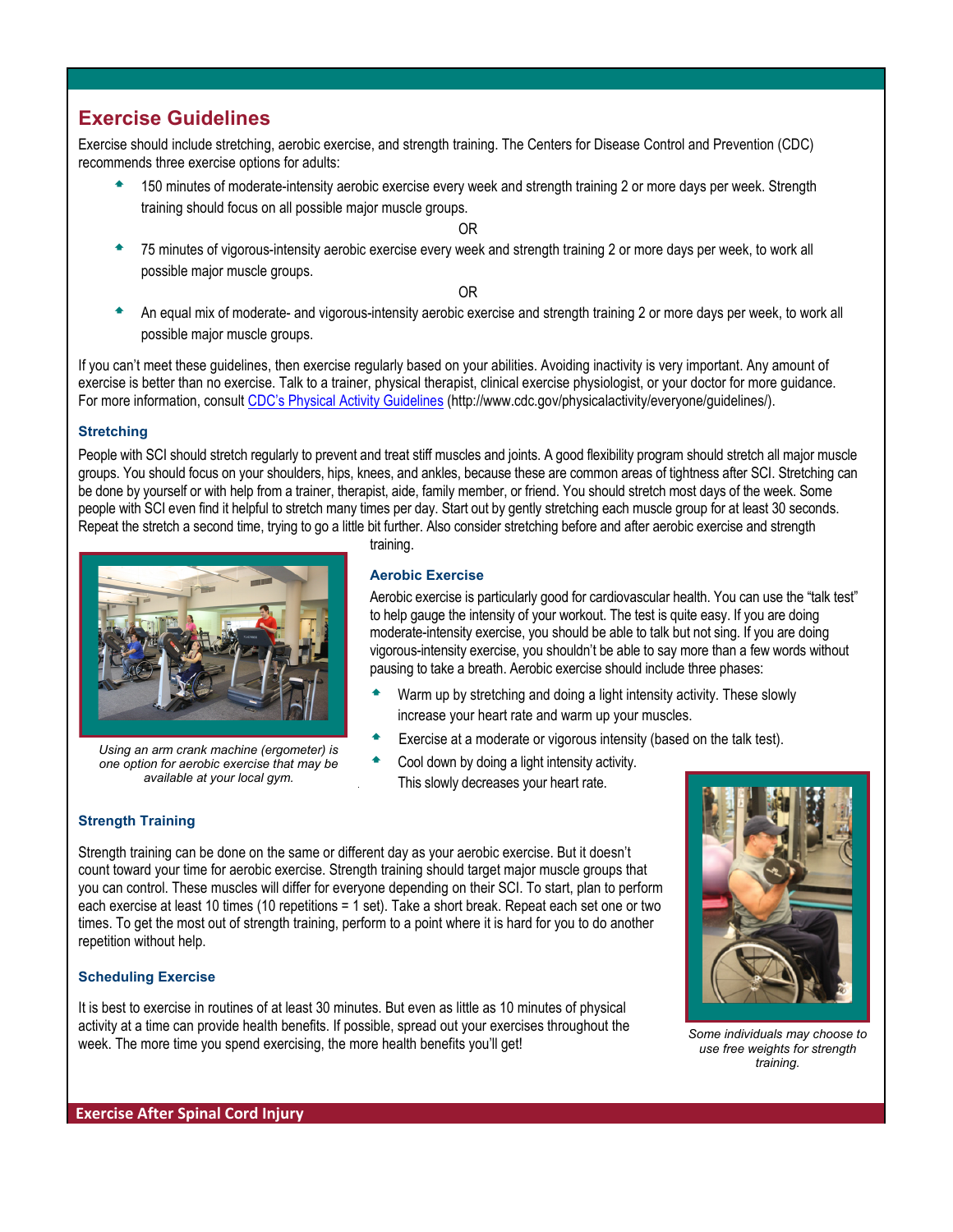# **Options for Exercising**

One of the great things about exercise is that so many options exist. Exercise can occur as part of your daily routine, such as walking or wheeling to work. Exercise can be done in your home (e.g., following an exercise video), at a gym, or in the community. You can exercise alone or with others.

Examples of stretching include:

- Yoga
- Laying on your stomach
- Using a standing frame
- Using exercise bands

Examples of aerobic exercise include:

- Hand cycling
- Rowing
- Circuit training
- Swimming
- Playing wheelchair basketball
- Pushing your wheelchair briskly (if you use a wheelchair)



*When using exercise equipment, a chest strap can be helpful to provide trunk stabilization.*

Examples of strength training include:

- Weightlifting
- Using resistance bands
- Yoga

You might need special equipment to exercise, depending on your needs and how and where you choose to exercise, for example:

- Straps to improve positioning, stability, and balance while exercising
- Cuffs or wraps to help grip the exercise equipment
- Body weight support
- Electrical stimulation to help exercise muscles that are below the level of the injury *Equipment such as kettle bells*

## *training in individuals with* **Where to Start** *decreased hand function.*

- 1. Think about your goals for physical activity. This will be different for everyone. Here are some examples:
	- Become physically fit and improve your heart health
	- Lose weight and use less medicine
	- Be active and enjoy the outdoors
	- Make friends at a gym or exercise class

Choose goals that you can attain. But the goals should be challenging too—think big! Write down your goals, and refer to them a lot. Use your goals to motivate and to remind you why you started exercising.



Model Systems Knowledge Translation Center

*can be used for strength* 

**Exercise After Spinal Cord Injury**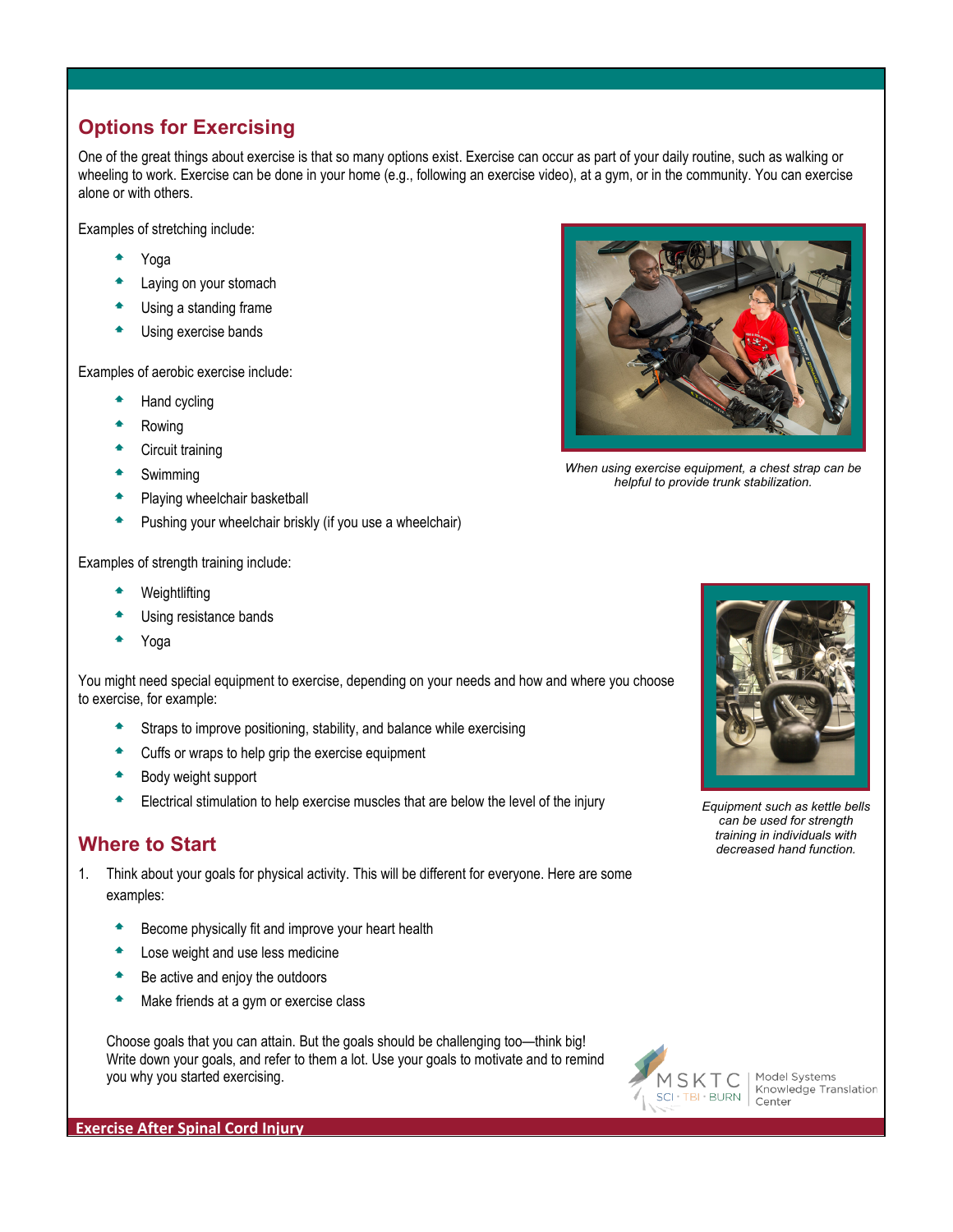- 2. Think about a location that is best for you to exercise and keep an exercise routine. You should consider your level of mobility, options for transportation, whether you prefer to exercise alone or in a group, and accessibility of local fitness centers. There is no right or wrong place. Focus on a setting that will give you the best chance for success. For example, if you know that you'll need support and encouragement from other people, then a home-based exercise program is probably not the right choice for you. Ask yourself the following questions:
	- Do I want to exercise at home or at a fitness center? Inside or outside?
	- Do I want to exercise by myself or with others?
	- What equipment will I need to exercise? Where can I get it?
	- Am I interested in fitness classes? If so, when and where are they offered?
	- What options do I have for transportation?
	- Will I be able to access the local fitness center? Are the lockers, showers, and restrooms accessible?
	- When is the fitness center open? Do these hours work for me?
	- Will I receive assistance and expert help?
	- What fitness plan can I afford?
- 3. Learn more about the resources in your community. Talk to your doctor or physical therapist about your goal to exercise regularly. Do they have any suggestions? Talk to other people with SCI in your community. Where do they exercise? What resources do they find helpful? If you live in or near a city, look for a hospital or rehab center in which staff work with people with SCI. They may know of local, accessible exercise programs and recreation resources. Check out places like the YMCA. Are its facilities accessible? Does it have trainers who know how to work with people with SCI? The first few places you contact may not be right for you. Don't give up.
- 4. Finally, choose an engaging activity—one that excites you. And stick with it!

## **Ready? Set? What's Next?**

Go easy as you start to exercise. If you're not used to exercising, give your body time to adapt to being active. If you have not exercised recently, you should first get comfortable doing moderate-intensity activities before adding more vigorous-intensity activities. Don't give up if you don't like the activity that you chose. With so many options, you can always choose another activity.

# **Eat Right**

Make the most of your exercise program by also eating right. Like exercise, good nutrition can help to manage blood pressure and cholesterol and decrease your risk of diabetes and heart disease. Eating right promotes a strong immune system and helps to prevent skin breakdown. A good diet will also give you the energy you need to exercise:

- Eat breakfast.
- Eat small portion sizes.
- Eat five servings of fruits and vegetables per day.
- Eat lean protein, such as chicken and fish, instead of red meat.
- Limit eating processed foods and foods high in fat.
- Choose healthy snacks between meals.
- Stay hydrated.

For more information about nutrition and eating right, consult [Weight Management Following Spinal Cord Injury](http://images.main.uab.edu/spinalcord/SCI%20Infosheets%20in%20PDF/Weight%20Management%20following%20SCI.pdf) (http://images.main.uab.edu/spinalcord/SCI%20Infosheets%20in%20PDF/Weight%20Management%20following%20SCI.pdf).



Model Systems Knowledge Translation Center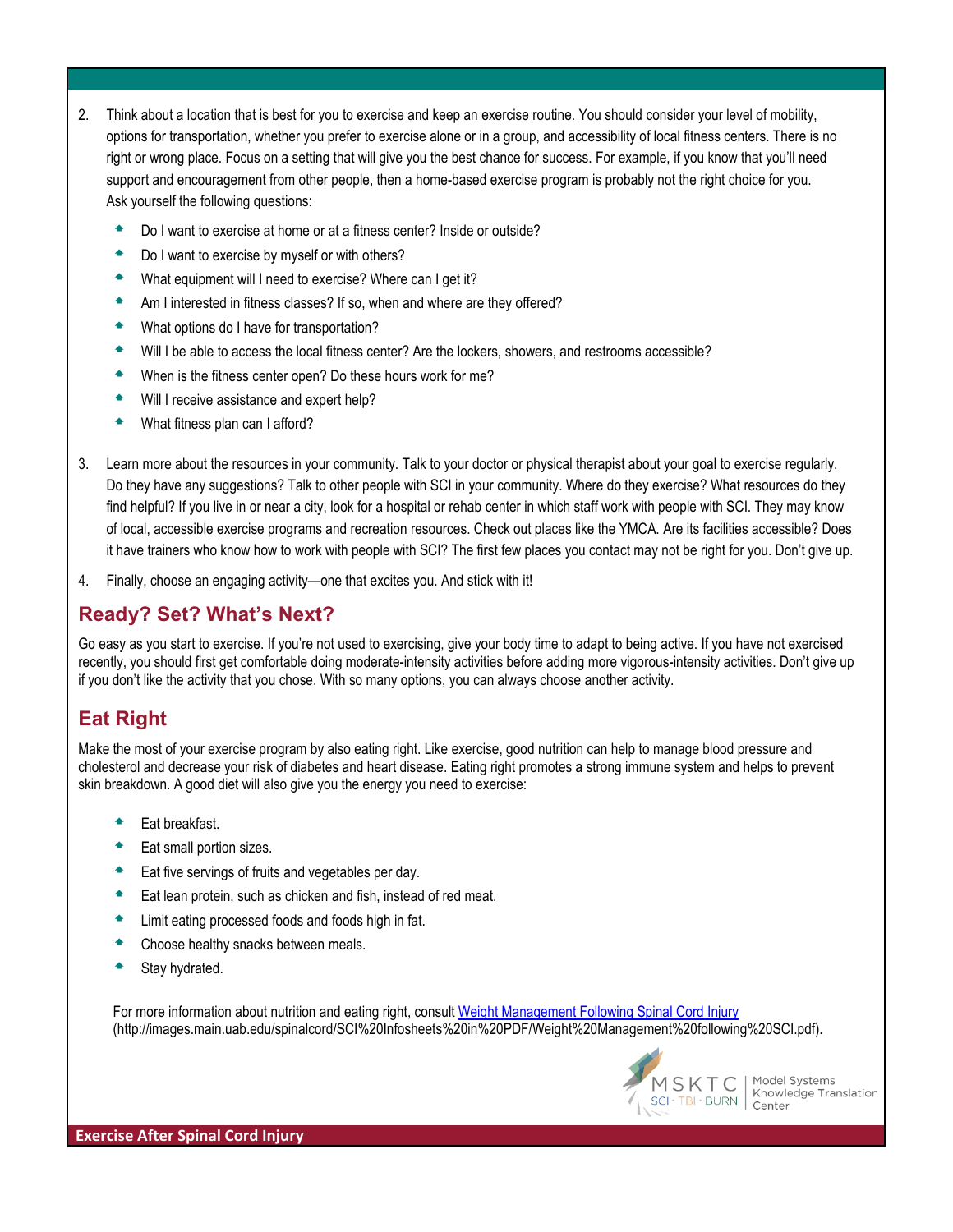# **Troubleshooting**

### **Overcome Barriers to Getting Involved**

Even if you really want to exercise, some barriers may make starting more difficult than you might think, for example:

- Being unsure of what to do
- **▲** Being unsure of where to go
- **Financial barriers**
- Finding and scheduling reliable transportation
- Fear of stigma and negative attitudes
- Health-related concerns, such as skin breakdown, shoulder pain, autonomic dysreflexia, or changes to your bowel and bladder management.

These problems are common. But know that you aren't alone. Talk to your trainer, therapist, doctor, or friends to help find the best solution. Every person is different. Every solution is unique. Don't give up!

### **Stay Committed**

Here are some tips to stay on track with your exercise program:

- Remember your goals.
- **Plan out your activities weekly. Have reasonable expectations.**
- Exercise at the same time of day so it becomes part of your regular routine.
- ◆ Keep track of your progress by writing your exercises in a calendar or journal.
- <sup>▲</sup> Be flexible. If something comes up and you can't exercise as planned, work physical activity into your day in other ways.
- Make exercise fun. Try working out with other people, adding some variety to your exercise routine, or listening to music or audiobooks.
- Celebrate success!

## **Be Aware of Potential Health Problems**

Exercise should be fun and safe. But you should always be on the lookout for potential problems.

### **Skin Breakdown**

Many people with SCI have changes or lack feeling below the level of the injury. For example, you may not be able to feel a new cut on your skin. Exercise may increase pressure or friction on the skin. This can increase the risk of skin breakdown.

What to do:

- Pay special attention to the surface on which you sit or lay.
- <sup>▲</sup> Use your wheelchair cushion whenever possible, especially on hard surfaces.
- <sup>▲</sup> Secure yourself to the exercise surface to avoid increased friction.
- **Perform weight shifts every 30 minutes for 2 minutes.**
- **Check your skin daily.**
- Tell your doctor if you have an area of skin that gets red regularly when exercising or gets red and doesn't go away.



Model Systems Knowledge Translation Center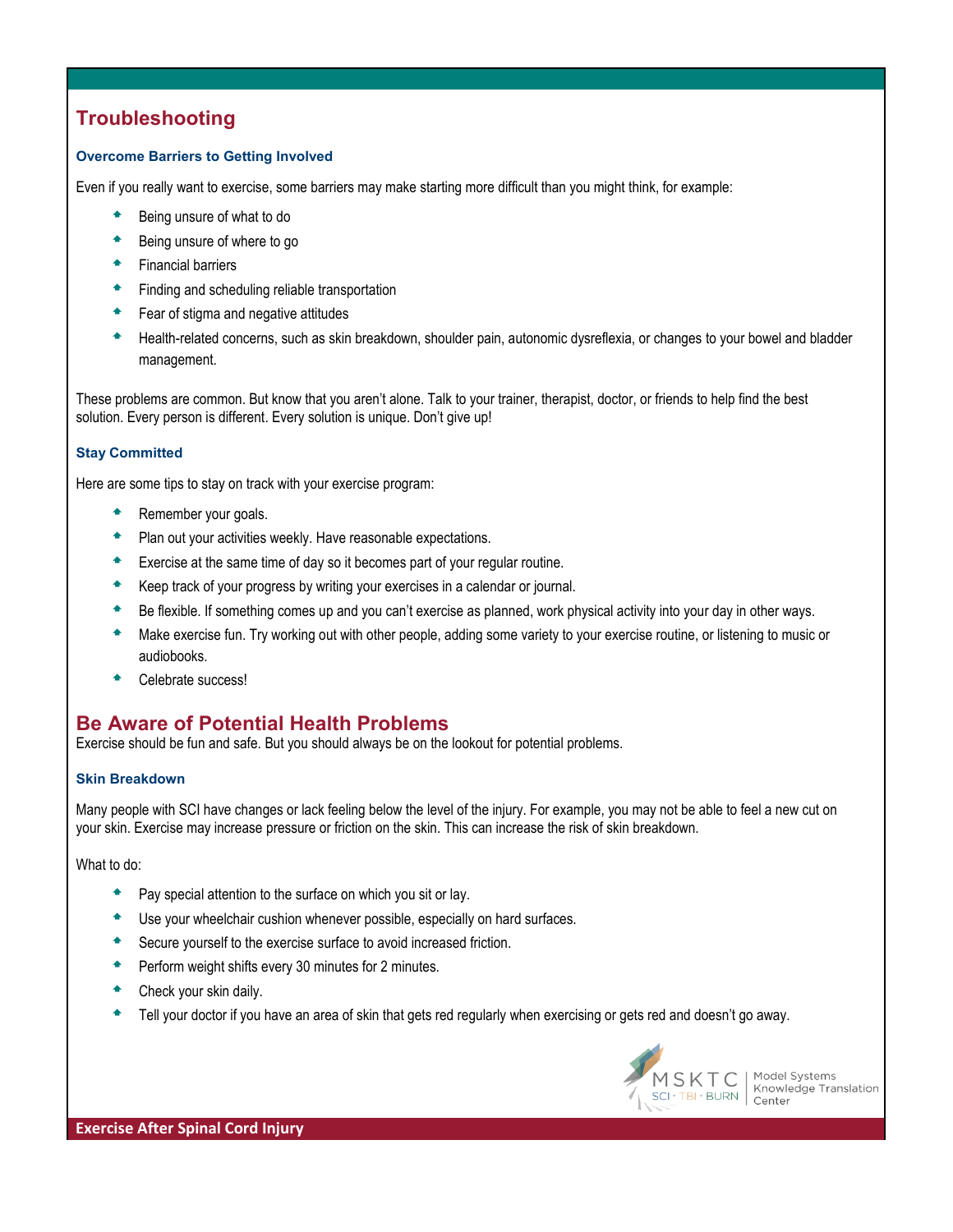#### **Temperature Regulation**

People with SCI may not be able to keep a safe body temperature when exercising. Sweating normally cools you down during exercise. If you don't sweat below the level of the injury, you can overheat quickly. Overheating can even happen when it is cool outside. On the other hand, you may not be able to stay warm when you exercise in the cold.

What to do:

- Drink water or fluids before, during, and after exercise.
- Wear clothing in layers so you can adjust as needed.
- In warm weather, use a cold towel or spray bottle to help you stay cool.
- In cold weather, make sure that your arms, hands, feet, and legs don't get too cold.

#### **Orthostatic Hypotension**

Some people with SCI experience a drop in blood pressure when in an upright position. This is known as orthostatic hypotension. It tends to occur most often when changing from a lying position to sitting or from a sitting position to standing. It can also occur when sitting or standing for a long period of time.

People with a SCI level above T6 have an increased risk of orthostatic hypotension. Common symptoms include lightheadedness, dizziness, and nausea.

What to do:

- If the exercise calls for sitting or standing, make sure you can first tolerate that position.
- Avoid quickly moving from lying to sitting or from sitting to standing.
- Stay hydrated.
- $\bullet$  If you develop symptoms, try using compression stockings and an abdominal binder when exercising.
- If you have symptoms of orthostatic hypotension, lay on your back with your feet elevated until your symptoms go away.
- Talk to your doctor if your symptoms make it hard for you to exercise.

### **Autonomic Dysreflexia**

After SCI, your body may change the way it responds to pain, discomfort, or irritation below the level of the injury. Even if you can't feel below the level of the injury, your body can find a way to tell you that something is wrong. One way may be through the quick onset of very high blood pressure. This is known as autonomic dysreflexia (AD).

AD can be deadly if not treated. People with a SCI level above T6 are at risk of AD. Common symptoms include headache, sweating, nausea, goosebumps, and a stuffy nose. Anything that would cause pain below the level of the injury can cause AD. Examples include full bladder or leg bag, constipation, tight clothes, pressure sore, blister, ingrown toenail, urinary tract infection, or broken bone.

What to do:

- Learn about and notice the symptoms of AD. Check out the MSKTC factsheet on AD at http://www.msktc.org/sci/factsheets.
- If you have symptoms while exercising, stop right away and try to determine and reverse the cause:
	- Sit up.
	- Loosen any tight clothing.
	- Check your bladder (is your leg bag full, is your catheter draining, or do you need to catheterize).
	- Move off of any pressure sores or high pressure areas.
	- Seek medical help quickly if your symptoms don't go away.



Model Systems Knowledge Translation Center